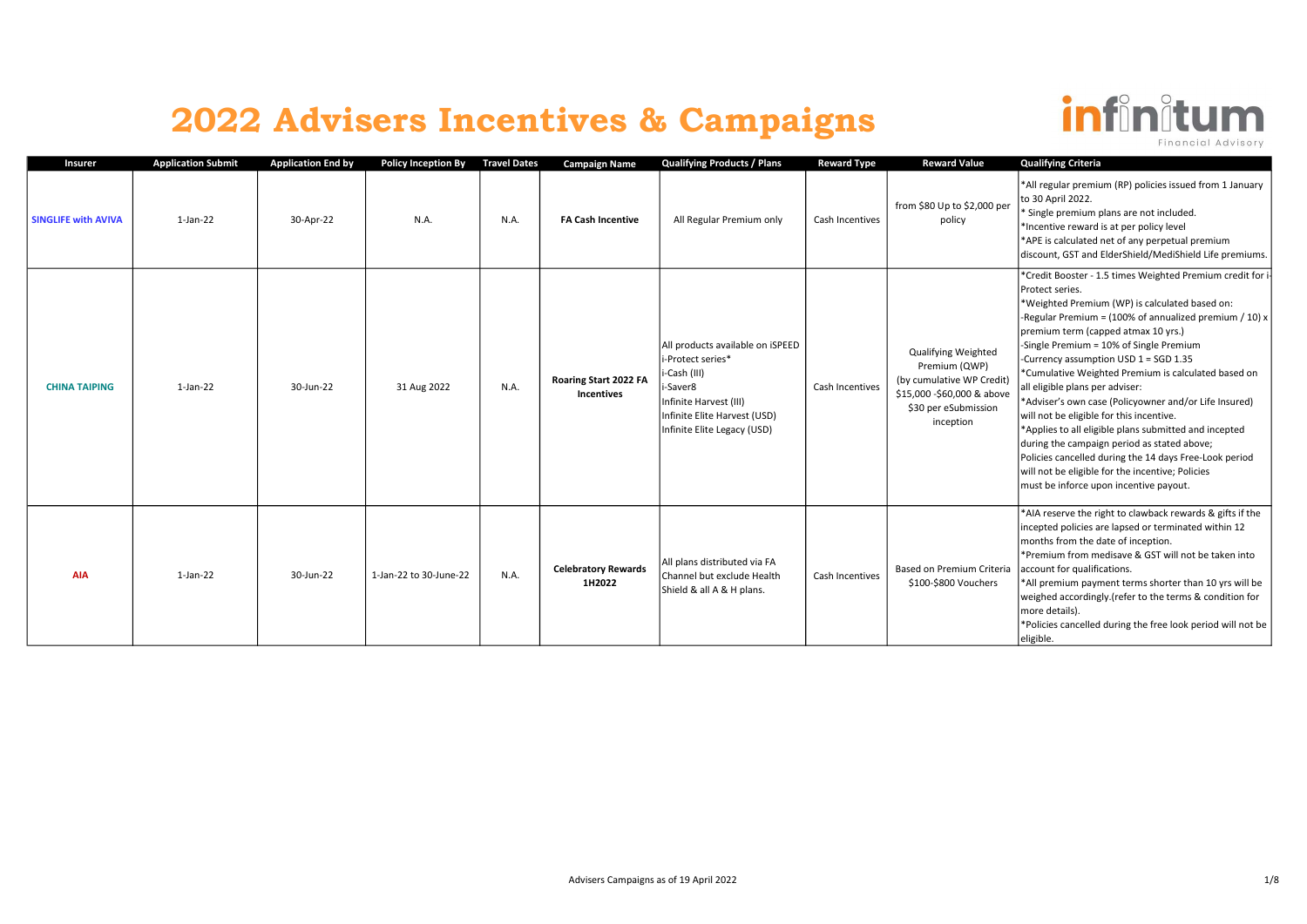

| Insurer          | <b>Application Submit</b> | <b>Application End by</b> | <b>Policy Inception By</b> | <b>Travel Dates</b> | <b>Campaign Name</b>                                            | <b>Qualifying Products / Plans</b>                                                                                                                                            | <b>Reward Type</b> | <b>Reward Value</b>                                                                                                                                                            | <b>Qualifying Criteria</b>                                                                                                                                                                                                                                                                                                                                                                                                                                                                                                                                                                                                                                                                                                                                                                                                                                                                                           |
|------------------|---------------------------|---------------------------|----------------------------|---------------------|-----------------------------------------------------------------|-------------------------------------------------------------------------------------------------------------------------------------------------------------------------------|--------------------|--------------------------------------------------------------------------------------------------------------------------------------------------------------------------------|----------------------------------------------------------------------------------------------------------------------------------------------------------------------------------------------------------------------------------------------------------------------------------------------------------------------------------------------------------------------------------------------------------------------------------------------------------------------------------------------------------------------------------------------------------------------------------------------------------------------------------------------------------------------------------------------------------------------------------------------------------------------------------------------------------------------------------------------------------------------------------------------------------------------|
| <b>AXA</b>       | $1$ -Jan-22               | 31-Dec-22                 | 31-Jan-23                  | N.A.                | <b>FA International Sales</b><br>Convention 2023 " ISC<br>2023" | *All Life regular premium<br>policies (including all attachable<br>riders)<br>*Single premium policies. SP<br>eligible APE is 10% of premium.<br>*AXA shield rider, Band Aid. | Tickets            | <b>Based on Issued APE</b><br>S\$120,000 APE -1st Ticket<br>S\$220,000 APE-2nd Ticket<br>S\$220,000 APE-3rd Ticket<br>Every subsequent S\$80,000<br>APE APE-4th Ticket onwards | *The Campaign is open for all FA Firms.<br>This Campaign is applicable to newly incepted policies<br>only.<br>*It does not apply to renewal<br>policies, single premium ILP, top up and recurring single<br>premium.<br>*Policies that are cancelled within the 14-day free-look<br>period will<br>not be included in determining the incepted APE criteria.<br>*AXA Insurance Pte Ltd (AXA) will exercise Clawback if<br>the incepted policies<br>are lapsed or terminated within 14 months of inception.<br>Premiums paid (less any medical fees that AXA may<br>lincur for underwriting<br>the policy and any other policy fees and charges) will only<br>be refunded to the client if the policy is cancelled within<br>the 14-day free-<br>look period.                                                                                                                                                         |
| <b>INFINITUM</b> | $1$ -Jan-22               | 31-Dec-22                 | 1-Jan-22 to 31-Dec-22      | N.A.                | <b>Infinitum Achievers Club</b><br>2023                         | *All gross revenue^ generated<br>on life policies,<br><b>Investment and General</b><br>Insurance.                                                                             | Incentive Trip     | *Tier 1 - FSC-Gross Revenue'<br>$\ge$ \$180,000<br>*Tier 2 - FSM-2 FSC Qualifiers<br>+ Group GR > \$500K<br>*Tier 3 - FSD-4 FSC Qualifiers<br>+ Group GR > \$1M                | *Qualifier's headcount for FSD/FSM Category excludes<br>FSD and FSM qualifiers (i.e. based solely on number of<br>individual<br><b>FSC</b> qualifiers).<br>Besides achieving the sales qualifying criteria, the<br>following additional criteria must be fulfilled:<br>Reps need to have BSC grade of B and above for the<br>latest 2 published BSC grades (by Q4 2022) to qualify<br>for the incentive and no adverse news received during<br>the qualifying period which will materially impact<br>the rep's fit and proper status.<br>*All FSCs that qualify for the trip must have good<br>persistency ratios (i.e. no persistency issues highlighted<br>bv<br>providers) in the last 12 months.<br>*Each qualifier will only be eligible to 1 seat even if he<br>met the criteria for multiple categories.<br>o FSD/FSM who qualify for both "FSC" and "FSM/FSD"<br>categories will only be entitled to 1 seat. |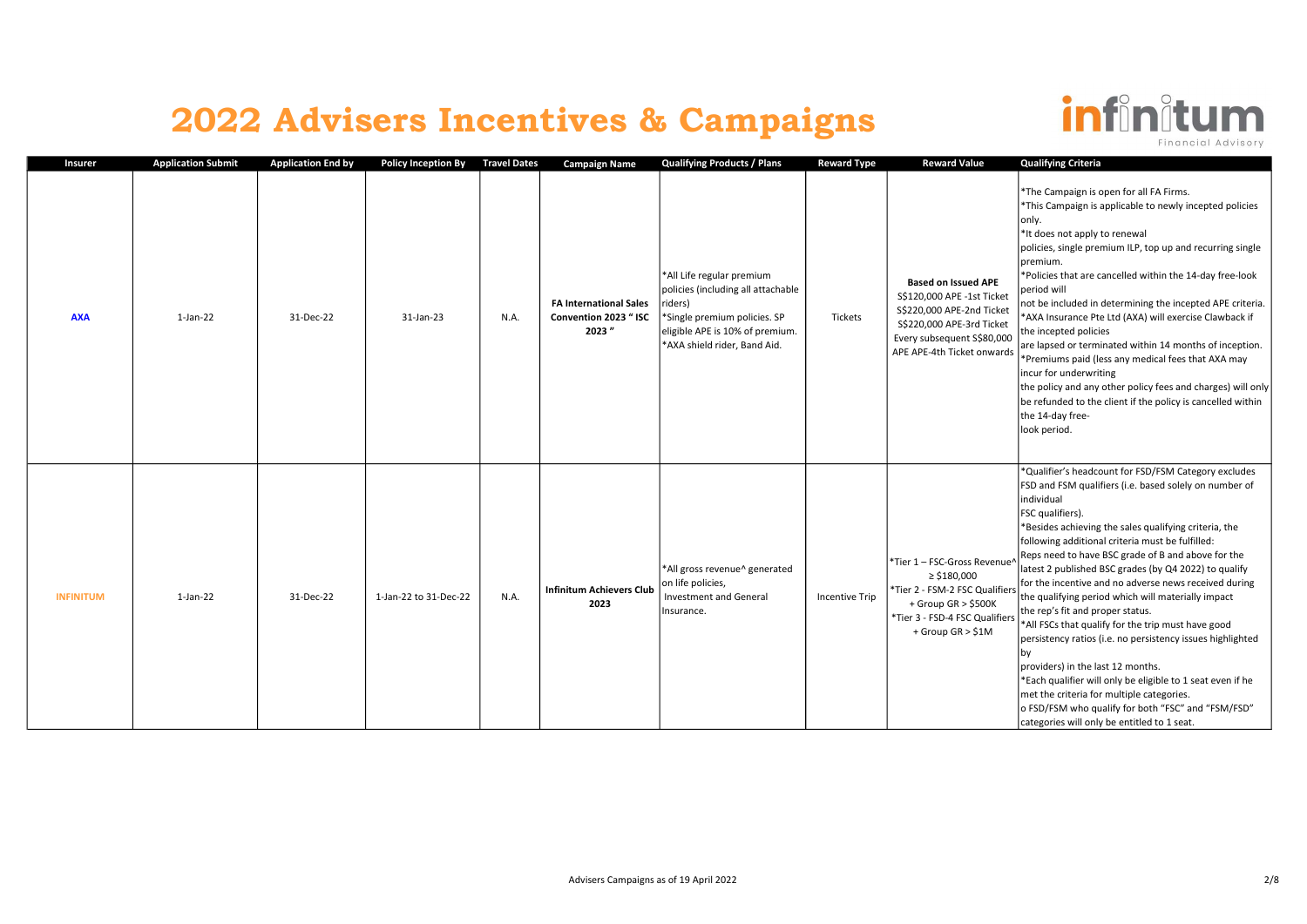

Insurer Mapplication Submit Application End by Policy Inception By Travel Dates Campaign Name Qualifying Products / Plans Reward Type Reward Value Qualifying Criteria TOKIO MARINE 1-Jan-22 31-Dec-22 N.A. N.A. TM Multiplier Products Type: Investment Series & Protection Series (refer to eligible plans EDM) Cash Incentives Multiply amd receive up to S\$4,800 Cash (refer to the list of reward tier EDM) \*Cash incentive payable-no. of active months x Cash Reward (based on no. of cases issued) \*Incentives payable under this campaign are calculated based on 2 variables which are number of active months & number of cases during the the campaign period. The incentive tiers & amounts are set out in the tables.(refer to campaign EDM) Manulife 1-Jan-22 30-Nov-22 1-Jan-22 to 30-Nov-22 N.A. Manulife Overseas Convention 2022 All policies except Signature Income II USD & Manulink Investor II Incentive Trip 1st ticket-\$118,000 2nd ticket & above-\$99,000 \*Applications must reach Manulife Office by 5pm, 16th November 2022. \*Weighted Premium calculation follows the standard industry guidelines for premium payment less than 10 lvears. \*Signature Income/ Lifetime Rewards policies (applicable to SGD policies only), 2.5% of single premium paid will qualify as Weighted Premium. \*Manulife GrowSecure 8 pay , 100% of APE will qualify as Weighted Premium. \*InvestReady Wealth II ( MIP 3 & 5 Years) and Manulife SmartRetire(III) (MIP 5 & 8 years) , 100% of APE will  $\vert$ qualify as Weighted Premium. InvestReady Wealth (II) 3 Years Flexi (SGD & USD), 10% of APE will be used for weighted premium. \*Heirloom/Index UL/ Index UL Select policies, 10% of premium paid will be used for weighted premium. \*Any USD policies will be converted to SGD at Manulife's prevailing rate. \*Multiple tickets allowed. \*Any policy cancelled within 14 days Free-look period will not be eligible for this incentive. Surrenders, replacement, and rescissions from new business submitted and issued during the qualifying period will be deducted accordingly. Navigator 15-Mar-22 16-May-22 15-Mar-22 to 16-May-22 N.A. Break the Egg Campaign with Navigator Qualifying (Gross) Inflows, Cash | Cash Incentives | \$500<br>Trades,CPF & SRS Trades. \*Eligible individuals include newly coded Financial Adviser Representative ("FAR") and existing coded FAR with no active trades\* in the last 1 year (from campaign start date).  $*$ In the event of any inconsistency between these terms and conditions and any brochure, marketing or any promotional material relating to the campaign, these T&C shall prevail. \*The pay SGD 500 per eligible FAR is awarded to the first 5 FAR who generated inflows of SGD 100,000 in either one transaction of SGD 100,000 or multiple transactionsaggregating to SGD 100,00.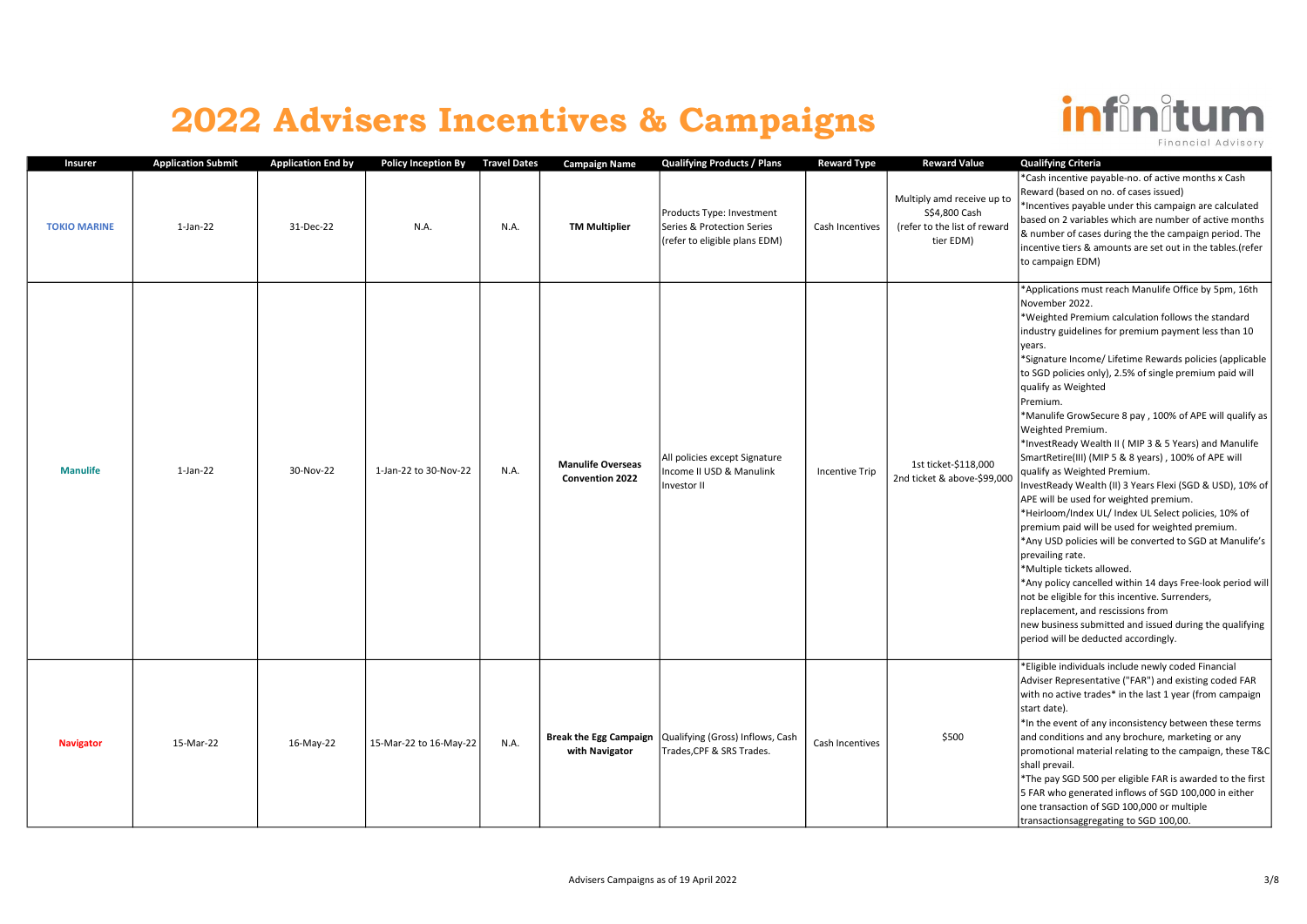

| Insurer                    | <b>Application Submit</b> | <b>Application End by</b> | <b>Policy Inception By</b> | <b>Travel Dates</b> | <b>Campaign Name</b>                                  | <b>Qualifying Products / Plans</b>                                     | <b>Reward Type</b>    | <b>Reward Value</b>                                                                                                                                                                                                                                                                                                                                       | <b>Qualifying Criteria</b>                                                                                                                                                                                                                                                                                                                                                                                                                                                                                                                                                                                                                                                                                                                                                                                                                                                                                                                                                     |
|----------------------------|---------------------------|---------------------------|----------------------------|---------------------|-------------------------------------------------------|------------------------------------------------------------------------|-----------------------|-----------------------------------------------------------------------------------------------------------------------------------------------------------------------------------------------------------------------------------------------------------------------------------------------------------------------------------------------------------|--------------------------------------------------------------------------------------------------------------------------------------------------------------------------------------------------------------------------------------------------------------------------------------------------------------------------------------------------------------------------------------------------------------------------------------------------------------------------------------------------------------------------------------------------------------------------------------------------------------------------------------------------------------------------------------------------------------------------------------------------------------------------------------------------------------------------------------------------------------------------------------------------------------------------------------------------------------------------------|
| <b>SINGLIFE with AVIVA</b> | $1-Nov-21$                | 31-Oct-22                 | 1-Nov-21 to<br>31-Oct-22   | N.A.                | <b>FA Overseas Convention</b><br>2023 (ICE Land 2023) | All individual Regular Premium<br>new business applications.           | <b>Incentive Trip</b> | *Tier 1-S\$380,000-2 tickets<br>to Iceland convention +<br>\$\$8,000<br>cash<br>*Tier 2-S\$350,000-2 tickets<br>to Iceland convention +<br>S\$6,000 cash<br>*Tier 3-S\$280,000-2 tickets<br>to Iceland convention +<br>\$\$3,000<br>cash<br>*Tier 4-S\$210,000-2 tickets<br>to Iceland convention<br>*Tier 5-S\$120,000-1 ticket to<br>Iceland convention | <b>2X APE Credit:</b> (Qualifying policies issued 1 Jan 2022 - 31<br>Oct 2022):<br>Sales from the following regular premium plans will<br>earn you 2X APE credit for your APE qualification.(refer to<br>the email)<br>1X APE Credit:NEWFor all the remaining regular<br>premium plans<br>including Singlife Savvy Invest, you will receive<br>1X APE credit for your APE qualification.(refer to the<br>email)<br>*There will be no encashment of the rewards and<br>rewards are not transferable. The<br>second ticket cannot be utilised to bring another<br>representative who have every<br>opportunity to qualify but did not.<br>*Representatives with 24 months persistency of less than<br>85% at the close of the<br>qualifying period will not be eligible.<br>*APE calculation follows the standard industry guidelines<br>for payment term/MIP less than<br>10 years. For example, premium payment term/MIP of 5<br>years is 50% of the annual<br>premium amount. |
| <b>NTUC INCOME</b>         | $1-Apr-22$                | 30-Jun-22                 | 18 Jul 2022                | N.A.                | FA Adviser Q2 Cash<br>Incentive                       | All Life Regular Premium Policies<br>including any applicable rider(s) | Cash Incentives       | *\$5,000 to \$15,000=3% of<br>Adjusted API<br>*\$15,001 to \$45,000=6% of<br>Adjusted API<br>*\$45,001 & above=10% of<br>Adjusted API                                                                                                                                                                                                                     | *Qualifying Submission Period: 1 April 2022 to 30 June<br>2022 (before 5pm at Paya Lebar Quarters Office)<br>*Weighted Adjusted Premium is computed based on<br>standard industry guidelines.<br>*Excludes all shield policies and SP policies<br>*ncome reserves the right to claw back the full amount of<br>value of the cash incentive for policies that lapsed or are<br>terminated within 6 months after the end of the<br>incentive or cancelled within the 14 days freelook period.<br>*Policies that are withdrawn and resubmitted after the<br>Qualifying Submission Period will not be eligible for this<br>incentive.<br>*New policies replacing terminated policies will not be<br>eligible for this incentive<br>*Appeals outside the Qualifying Period will strictly NOT<br>be accepted.<br>*Actual payout will be rounded to nearest dollar.                                                                                                                   |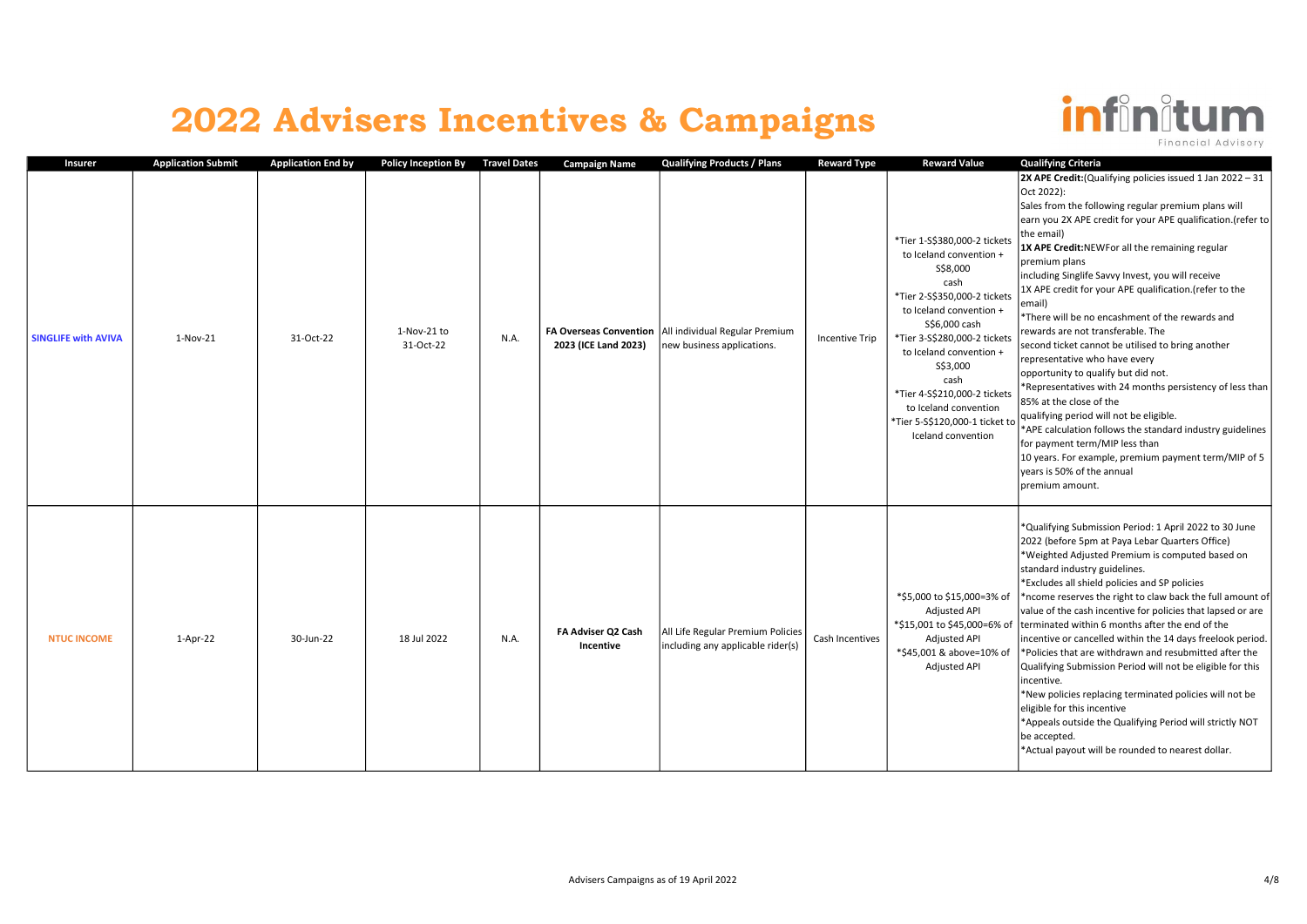

Insurer Mapplication Submit Application End by Policy Inception By Travel Dates Campaign Name Qualifying Products / Plans Reward Type Reward Value Qualifying Criteria TOKIO MARINE 1-Apr-22 30-Jun-22 N.A. N.A. #goForMore Q2 2022 FA Adviser Incentive \*TM Protect 1, TM Protect Cancer,TM Protect PA, TM Early Cover & TM PA \*#goClassic, #goClassic Secure, #goTreasures & #goTreasures Secure \*TM Atlas Wealth Cash Incentives \*TM Protect 1, TM Protect Cancer,TM Protect PA, TM Early Cover & TM PA=2X APE Multiplier\* \*#goClassic, #goClassic Secure, #goTreasures & #goTreasures Secure=1x APE Multiplier\* \*TM Atlas Wealth=0.5xAPE Multiplier\* \*APE Multiplier is applicable to Cash Incentive only. \*If the premium term of the policy is less than 10 years, (premium term / 10) X annualized premium amount of the Eligible Plan (including riders). \*If the premium term of the policy is less than 10 years, (premium term / 10) X annualized premium amount of the Eligible Plan (including riders). \*Incentives payable under this Campaign are calculated based on cumulative APE and/or qualifying modal premium of Term Assure (II) and TM MultiCare policies at the end of the Campaign Period. The incentive tiers and amounts are set out In the tables above. \*Refer to Incentive Mechanic Example for more details. \*The Cash Incentive applies to selected non-participating plans and investment-linked plans listed in the table above and is calculated based on cumulative APE of all eligible products sold at the end of the Campaign Period. \*·The Protection Bonus Incentive applies to Term Assure (II) and TM MultiCare plans on all premium payment modes and is calculated based on modal premium paid. ETIQA 1-Apr-22 30-Jun-22 31 Jul 2022 N.A. Etiqa 2022 Q2 Advisers Incentives All regular premium products excluding online products,single premium products and Investment-linked products. Cash Incentives \*For Essential Whole Life cover & Essential Term Life cover (Incentive per policy)-APE per policy (based on annualised premium) \$1,000 & above =8% \*Any other Regular Premium Plans (Incentive per policy)- (S\$2,000 to S\$5,000=\$70),(S\$5,001 to S\$10,000=\$150),(S\$10,001 and above=\$350) \*Eligible product is only for Essential Whole Life cover and Essential Term Life cover. \*All qualified incentive payout will be rounded up to the nearest \$5. \*Maximum cash incentive capped at S\$5,000 per case. \*The campaign is only applicable for all Etiqa's IFA and International Brokers Distributors. \*Single premium products, online products and Investment-linked products will not be eligible for this campaign. \*Qualifiers will be entitled to enjoy cash rewards based on the qualifying tiers. \*Cash incentive will be accumulated on per qualifier basis across all applications submitted and incepted within qualifying period. \*Rewards will be consolidated at the end of campaign  $\vert$  period and be paid within 30 days after the free-look period. The free-look period will be 21 days from the date of policy document dispatched from Etiqa.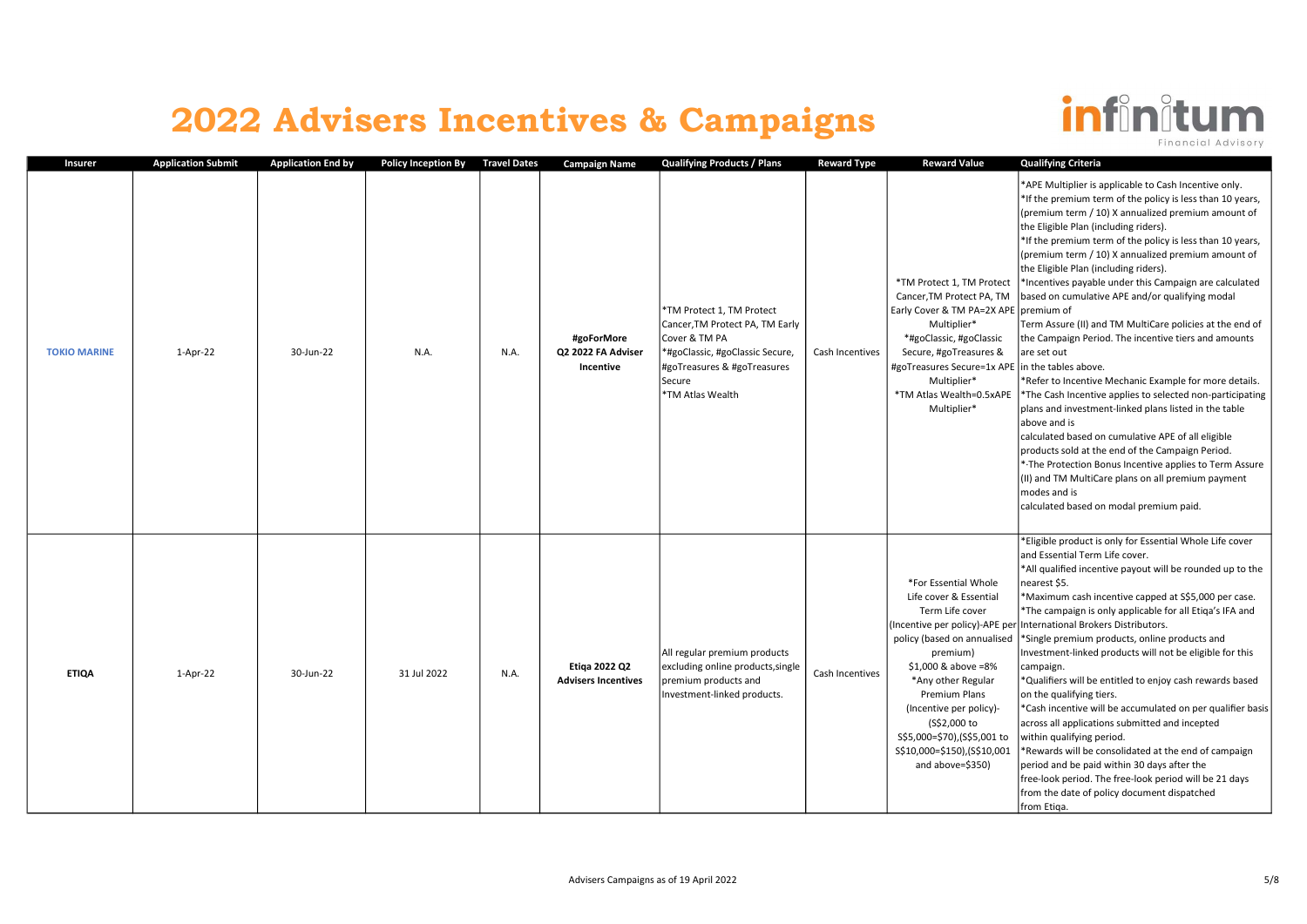

| Insurer         | <b>Application Submit</b> | <b>Application End by</b> | <b>Policy Inception By</b> | <b>Travel Dates</b> | <b>Campaign Name</b>                                       | <b>Qualifying Products / Plans</b>                                                                                                                                                                                                                                                                                                                                                                  | <b>Reward Type</b>    | <b>Reward Value</b>                                                                                                                | <b>Qualifying Criteria</b>                                                                                                                                                                                                                                                                                                                                                                                                                                                                                                                                                                                                                                                                                                                                                                                                                                                                                                                                                                                                            |
|-----------------|---------------------------|---------------------------|----------------------------|---------------------|------------------------------------------------------------|-----------------------------------------------------------------------------------------------------------------------------------------------------------------------------------------------------------------------------------------------------------------------------------------------------------------------------------------------------------------------------------------------------|-----------------------|------------------------------------------------------------------------------------------------------------------------------------|---------------------------------------------------------------------------------------------------------------------------------------------------------------------------------------------------------------------------------------------------------------------------------------------------------------------------------------------------------------------------------------------------------------------------------------------------------------------------------------------------------------------------------------------------------------------------------------------------------------------------------------------------------------------------------------------------------------------------------------------------------------------------------------------------------------------------------------------------------------------------------------------------------------------------------------------------------------------------------------------------------------------------------------|
| <b>Manulife</b> | $1-Apr-22$                | 30-Jun-22                 | 1-Apr-22 to 30-Jun-22      | N.A.                | ML LFA Q2 2022 - Adviser GrowSecure, Manulife<br>Incentive | LifeReady Plus (II), ManuProtect<br>Term (II), ManuProtect<br>Decreasing (II), RetireReady Plus<br>$(III)$ ,<br>ReadyBuilder (II), Manulife<br>Spring (II), Manulife<br>IncomeGen, Ready LifeIncome<br>(III), InvestReady Wealth (II) 10<br>MIP.<br>InvestReady Wealth (II) 10 Flexi,<br>InvestReady Wealth (II) 20 Flexi,<br>ManuInvest Duo, Manulife<br>SmartRetire (III)                         | <b>Incentive Trip</b> | Tier 1:\$8,000 - \$20,000=3%<br>Tier 2:\$20,001 - \$40,000=5%<br>Tier 3:\$40,001 - \$60,000=7%<br>Tier 4:\$60,001 and<br>above=10% | *The incentives are applicable for all policies issued from<br>01 April 2022 to 30 June 2022. Applications must reach<br>Manulife Office by 5pm, 17 June<br>2022.<br>*Each qualifying adviser is only entitled to 1 ticket for the<br>incentive trip, multiple tickets are not applicable for this<br>incentive trip. The incentive ticket<br>is not transferrable.<br>*Weighted Premium calculation and the corresponding<br>weighted annual premium multiplier follows the standard<br>industry guidelines for payment<br>less than 10 years. Policies with premium term of 5 years -<br>50% of the annual premium will be used for weighted<br>premium. Single Premium<br>policies - 10% of single premium will be used for<br>weighted premium.<br>*For Manulife Spring-3, 30% of the annual premium will<br>be used for weighted premium; for Manulife Spring-6,<br>60% of the annual premiums will be<br>used for weighted premium.<br>*For Manulife IncomeGen, 30% of the annual premium<br>will be used for weighted premium. |
| <b>Manulife</b> | 1-Apr-22                  | 30-Jun-22                 | 1-Apr-22 to 30-Jun-22      | N.A.                | ML LFA Q2 2022 - Adviser GrowSecure, Manulife              | LifeReady Plus (II), ManuProtect<br>Term (II),<br>ManuProtect Decreasing (II),<br>RetireReady Plus (III),<br>ReadyBuilder (II), Manulife<br>Spring (II), Manulife<br>Cash Incentive (Bangkok)   IncomeGen, Ready Lifelncome<br>(III), InvestReady Wealth (II) 10<br>MIP.<br>InvestReady Wealth (II) 10 Flexi,<br>InvestReady Wealth (II) 20 Flexi,<br>ManuInvest Duo, Manulife<br>SmartRetire (III) | Incentive Trip        | Achieve cumulative weighted<br>premiums \$40,000=1 Ticket<br>to Bangkok, Thailand                                                  | ** Each qualifying adviser is only entitled to 1 ticket for<br>the incentive trip, multiple tickets are not applicable for<br>this incentive trip.<br>*The incentives are applicable for all policies issued from<br>01 April 2022 to 30 June 2022.<br>*Weighted Premium calculation and the corresponding<br>weighted annual premium multiplier follows<br>the standard industry guidelines for payment less than 10<br>years. Policies with premium term of 5<br>years - 50% of the annual premium will be used for<br>weighted premium. Single Premium policies -<br>10% of single premium will be used for weighted<br>Ipremium.<br>*For Manulife Spring-3, 30% of the annual premium will<br>be used for weighted premium; for<br>Manulife Spring-6, 60% of the annual premiums will be<br>used for weighted premium.<br>*For Manulife IncomeGen, 30% of the annual premium<br>will be used for weighted premium.                                                                                                                |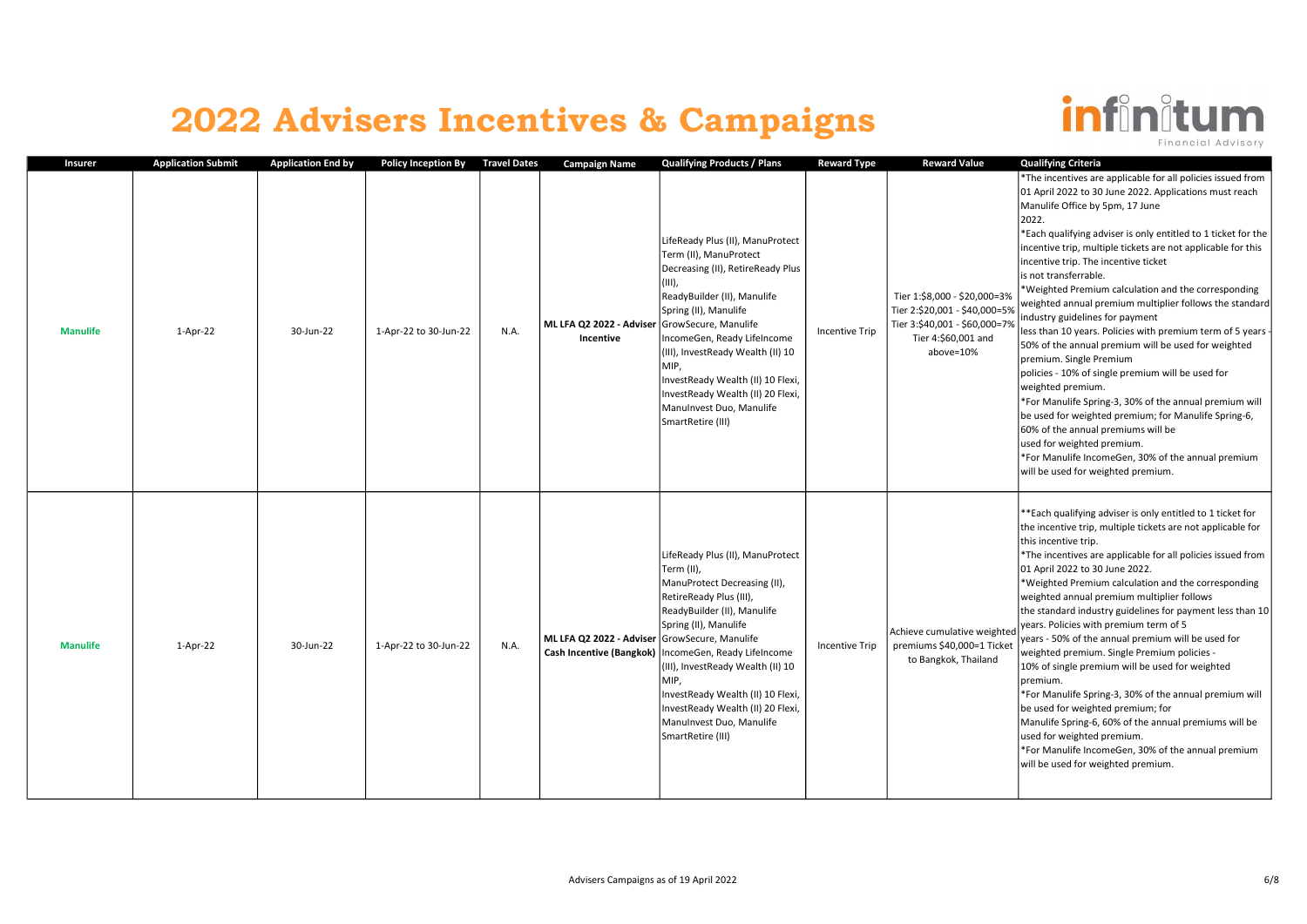

| Insurer          | <b>Application Submit</b> | <b>Application End by</b> | <b>Policy Inception By</b> | <b>Travel Dates</b> | <b>Campaign Name</b>                                                   | <b>Qualifying Products / Plans</b>                                                     | <b>Reward Type</b> | <b>Reward Value</b>                                                                                                                                                              | <b>Qualifying Criteria</b>                                                                                                                                                                                                                                                                                                                                                                                                                                                                                                                                                                                                                                                                                                                                                                                                                                                                                                                                                                                                              |
|------------------|---------------------------|---------------------------|----------------------------|---------------------|------------------------------------------------------------------------|----------------------------------------------------------------------------------------|--------------------|----------------------------------------------------------------------------------------------------------------------------------------------------------------------------------|-----------------------------------------------------------------------------------------------------------------------------------------------------------------------------------------------------------------------------------------------------------------------------------------------------------------------------------------------------------------------------------------------------------------------------------------------------------------------------------------------------------------------------------------------------------------------------------------------------------------------------------------------------------------------------------------------------------------------------------------------------------------------------------------------------------------------------------------------------------------------------------------------------------------------------------------------------------------------------------------------------------------------------------------|
| <b>INFINITUM</b> | 1-Apr-22                  | 30-Jun-22                 | 1-Apr-22 to 30-Jun-22      | N.A.                | Infinitum Q2 Sales and<br><b>Activity Campaign</b>                     | Sales Activities (Life and CIS)<br>*Cases (By Gross Revenue)<br>*Cases (By Submission) | Cash Incentives    | Cases (By Gross Revenue)<br>to \$1,288 cash incentives<br>to \$388 cash incentives<br>Cases (By Submission)<br>*Prize 1st to 20th: \$88 cash<br>incentives<br>qualifying period. | *Note: Prize 6th to 30th will be based on<br>lucky draw chances (refer to table<br>below)<br>*Each representative will qualify for maximum of 2 prizes<br>for the lucky draws.<br>Representatives need to attain a BSC grade of B and<br>*Prize 1st to 5th: From \$488 above for the latest published BSC grades (by Q2 2022)<br>to qualify for the incentive and no adverse news received<br>*Prize 6th to 30th: From \$88 during the qualifying period which will materially<br>impact the Representatives' fit and proper status.<br>Cases (By Gross Revenue)<br>*Prize 1st to 5th<br>Top 5 Representatives by Gross Revenue<br>*Prize 6th to 30th<br>A total of 50 Prizes for the   Minimum Gross Revenue of \$1,888 per month during the<br>qualifying period will be entitled to lucky draw<br>chances<br><b>Cases (By Submission)</b><br>*Minimum 16 incepted cases during the qualifying period<br>will be entitled to lucky draw chances.<br>*For Income cases, there will be a bonus ie. double count<br>for each submission. |
| <b>INFINITUM</b> | 1-Apr-22                  | 30-Jun-22                 | 1-Apr-22 to 30-Jun-22      | N.A.                | 2022 Q2 Infinitum Model<br><b>Portfolio Cash Incentive</b><br>Campaign | Sales Activities (Infinitum Model<br>Portfolio)                                        | Cash Incentives    | No. of Lucky Draws Prizes-5   campaign period.<br>Count)<br>Prize-\$88                                                                                                           | *The 5 Representatives drawn during the lucky draw will<br>receive \$88 each.<br>*Minimum 5 valid incepted cases of Infinitum Model<br>Portfolio to qualify for lucky draw during the<br>$\geq$ 5 Min. Incepted Cases (Case * Eligible case submission refers to new case submission<br>for buying (excluding top-up and new<br>RSP) into Infinitum Model Portfolio. For multiple eligible<br>trades submission on the same<br>investment account, the cash incentive is only payable for<br>one time only.<br>*Valid case excludes Representatives' own submission.                                                                                                                                                                                                                                                                                                                                                                                                                                                                    |